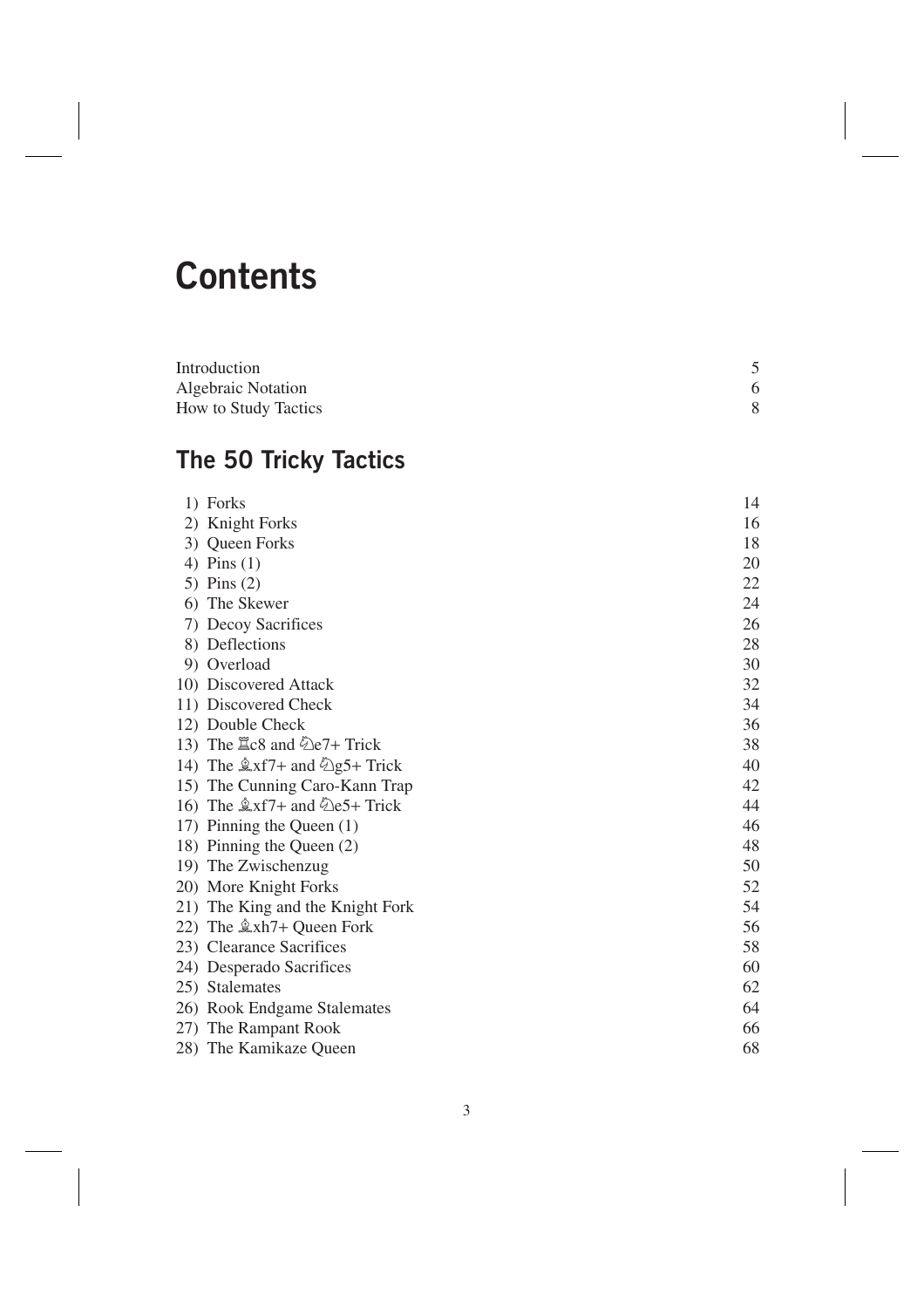|                       | 29) Kamikaze Queen and Rampant Rook                         | 70  |
|-----------------------|-------------------------------------------------------------|-----|
|                       | 30) The $\hat{\mathbb{Z}}$ g5 & $\hat{\mathbb{Z}}$ xb7 Trap | 72  |
|                       | 31) The Deadly d-File Discovery                             | 74  |
|                       | 32) The Old $\ddot{Q}$ d5 Trick (1)                         | 76  |
|                       | 33) The Old $\ddot{Q}$ d5 Trick (2)                         | 78  |
|                       | 34) The Old 2d5 Trick (3)                                   | 80  |
|                       | 35) The Rook Endgame Skewer                                 | 82  |
|                       | 36) Perpetual Checks                                        | 84  |
|                       | 37) The $\frac{100}{2}$ s = 6 Perpetual                     | 86  |
|                       | 38) The 2h6-f7 Perpetual                                    | 88  |
|                       | 39) The $$b5 \& $2c7+Crusher(1)$                            | 90  |
|                       | 40) The $\$b5 \& \$c7 +$ Crusher (2)                        | 92  |
|                       | 41) Queen Sacrifice & Knight Fork (1)                       | 94  |
|                       | 42) Queen Sacrifice & Knight Fork (2)                       | 96  |
|                       | 43) Queen Sacrifice & Knight Fork (3)                       | 98  |
|                       | 44) The $\triangle$ h6 and $\triangle$ f6+ Combo            | 100 |
|                       | 45) An 'Elastic Band' Trap                                  | 102 |
|                       | 46) The  Exe4 Zwischenzug                                   | 104 |
|                       | 47) Breaking the Pin with  2xe4 (1)                         | 106 |
|                       | 48) Breaking the Pin with  2xe4 (2)                         | 108 |
|                       | 49) The $2c7$ Queen Trap                                    | 110 |
|                       | 50) Far-Advanced Pawns                                      | 112 |
|                       | <b>Test Your Motif Recognition</b>                          | 114 |
|                       | <b>Test Your Tactics</b>                                    | 116 |
| <b>Test Solutions</b> |                                                             | 126 |



DEFLECTION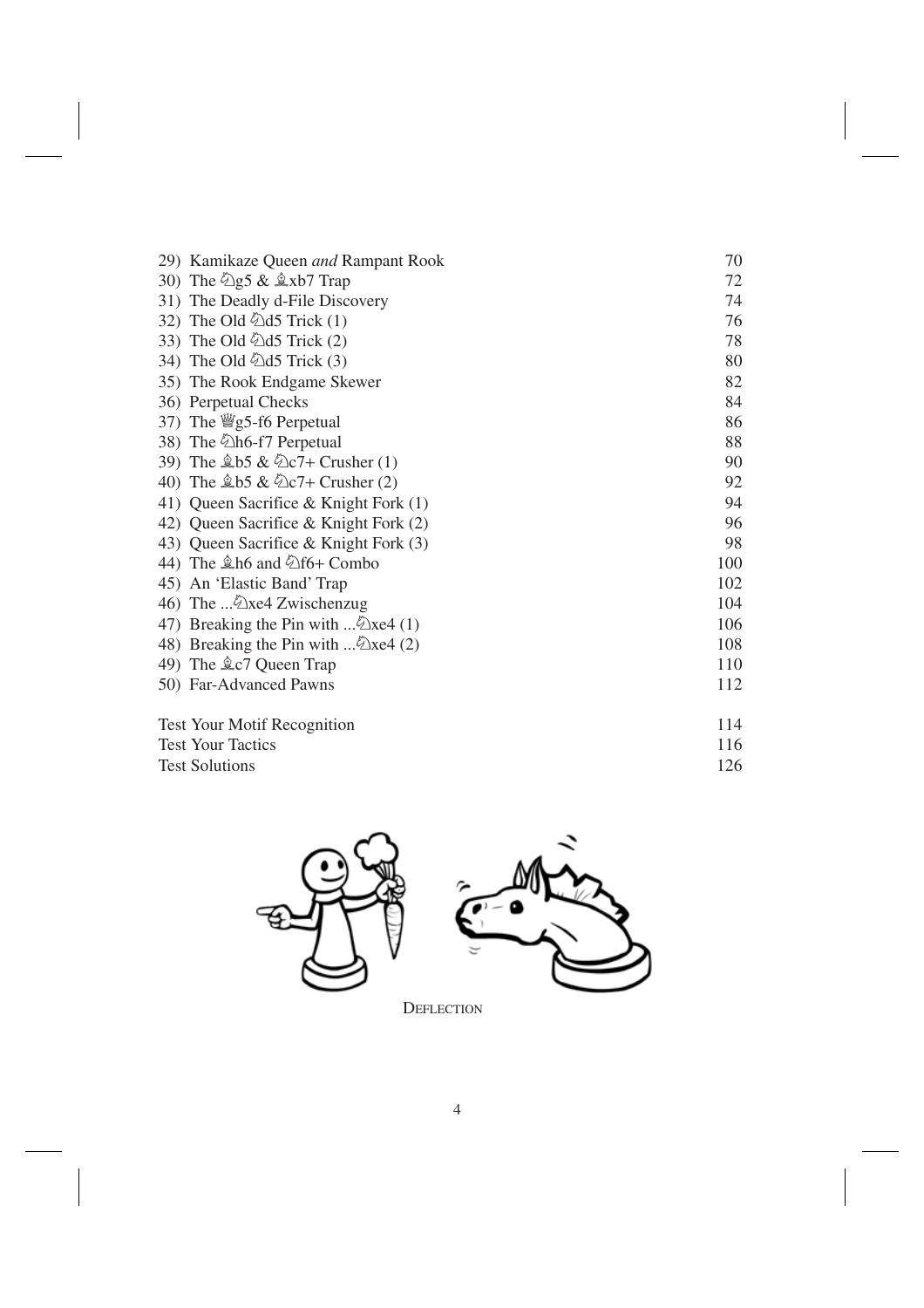

## The  $\angle$  2c8 and  $\angle$  e7 + Trick

The lady-killer

This combination often wins a queen. It features a rook decoy sacrifice on the c8-square, followed up by a knight fork on the e7-square. The fork of the black king and queen exploits a common formation of pieces, as, following kingside castling, the black king is naturally located on the g8-square.

The ingredients to watch out for are the following:

- 1) a white knight on d5 and a white rook on the open c-file;
- 2) the black queen on  $d8$  and the black king on  $g8$ ;
- 3) Black's e7-square is undefended (except by the black queen).

## Typical Pattern for the  $\angle xc8$  and  $\angle xe7 +$  Decoy



1a) White moves

First comes the rook sacrifice to decoy the black queen to the  $c8$ -square: 1  $\Xi$ xc8 灣 $xc8$  (1b).



1b) White moves

The follow-up  $2\sqrt[2]{2}xe7 + is a$  knight fork of the black king and queen. After 2... \$h8 3 2xc8 White wins.